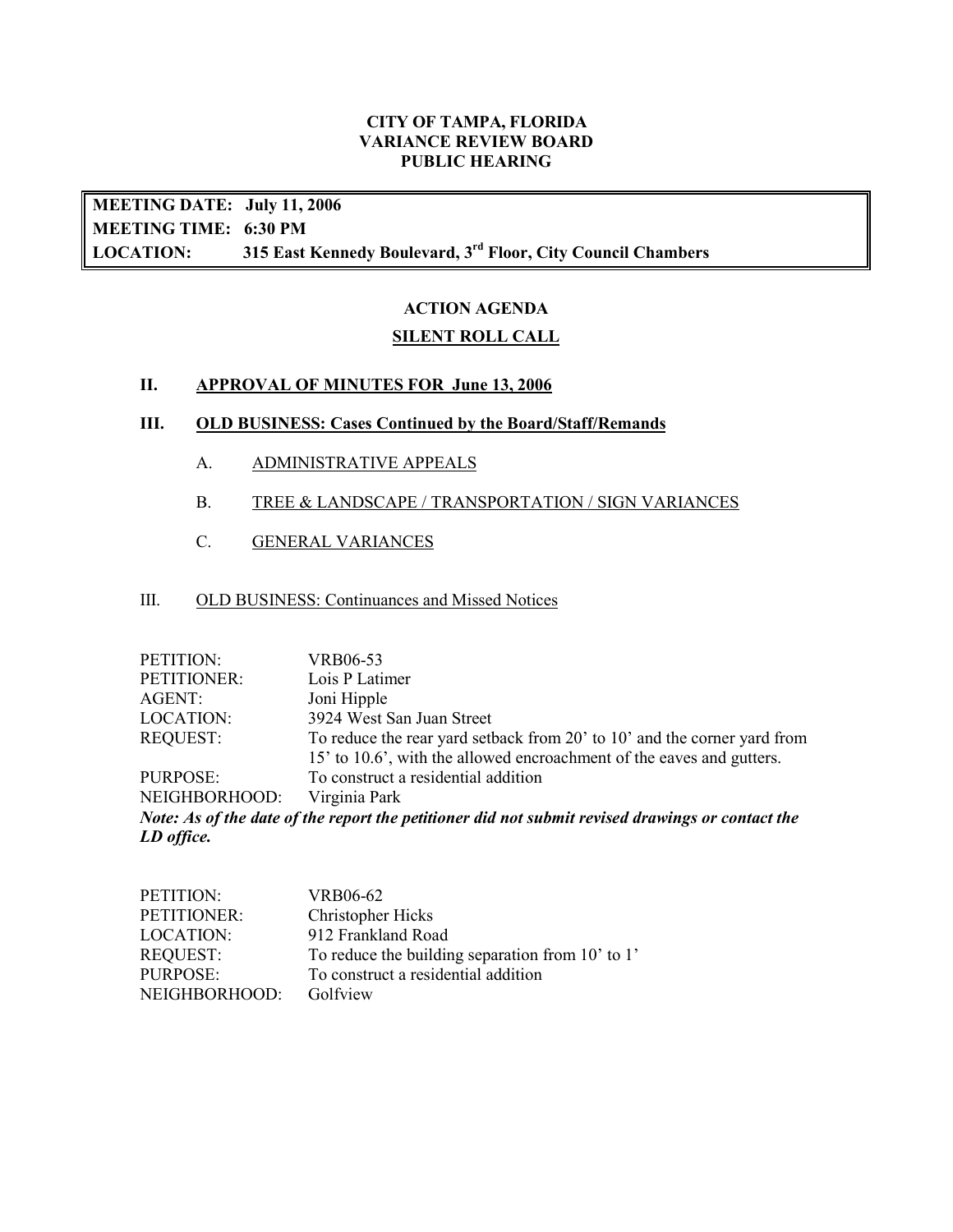| PETITION:       | VRB06-66                                                            |
|-----------------|---------------------------------------------------------------------|
| PETITIONER:     | Terry H and Catherine E Woods                                       |
| LOCATION:       | 105 W Jean St                                                       |
| <b>REQUEST:</b> | To reduce the front yard setback from 20' to 7.8', with the allowed |
|                 | encroachment of the eaves and gutters                               |
| PURPOSE:        | To construct a residential addition                                 |
| NEIGHBORHOOD:   | Old Seminole Heights                                                |

# V. NEW BUSINESS

## A. ADMINISTRATIVE APPEALS

### B. TREE & LANDSCAPE / TRANSPORTATION / SIGN VARIANCES

| PETITION:        | <b>VRB06-91</b>                  |
|------------------|----------------------------------|
| PETITIONER:      | Capstone Group, Inc.             |
| <b>AGENT:</b>    | BushRoss, P.A.                   |
| <b>LOCATION:</b> | 1801 N Highland Ave              |
| <b>REQUEST:</b>  | To remove two $(2)$ grand trees. |
| <b>PURPOSE:</b>  | To build an office building.     |
| NEIGHBORHOOD:    | Tampa Heights                    |

# C. **GENERAL VARIANCES**

| PETITION:        | <b>VRB06-65</b>                                                                                               |
|------------------|---------------------------------------------------------------------------------------------------------------|
| PETITIONER:      | Juan Carlos Perez                                                                                             |
| <b>LOCATION:</b> | 324 W Park Ave                                                                                                |
| <b>REQUEST:</b>  | To reduce the front yard setback from 25' to 17'3" with the allowed<br>encroachment of the eaves and gutters. |
| PURPOSE:         | To construct a residential addition.                                                                          |
| NEIGHBORHOOD:    | Tampa Heights                                                                                                 |
| <b>NOTE:</b>     | The petitioner missed notice and the case will be scheduled for the<br>August 08,2006 public hearing.         |

| PETITION:       | VRB06-69                                                                                                            |
|-----------------|---------------------------------------------------------------------------------------------------------------------|
| PETITIONER:     | Hannah Bartoletta                                                                                                   |
| AGENT:          | Molly and James                                                                                                     |
| LOCATION:       | 18143 Longwater Run Dr                                                                                              |
| <b>REQUEST:</b> | To reduce the rear yard setback from $11'6'$ to $10'2''$ with the allowed<br>encroachment of the eaves and gutters. |
| PURPOSE:        | To build the pool.                                                                                                  |
| NEIGHBORHOOD:   | Hunter's Green                                                                                                      |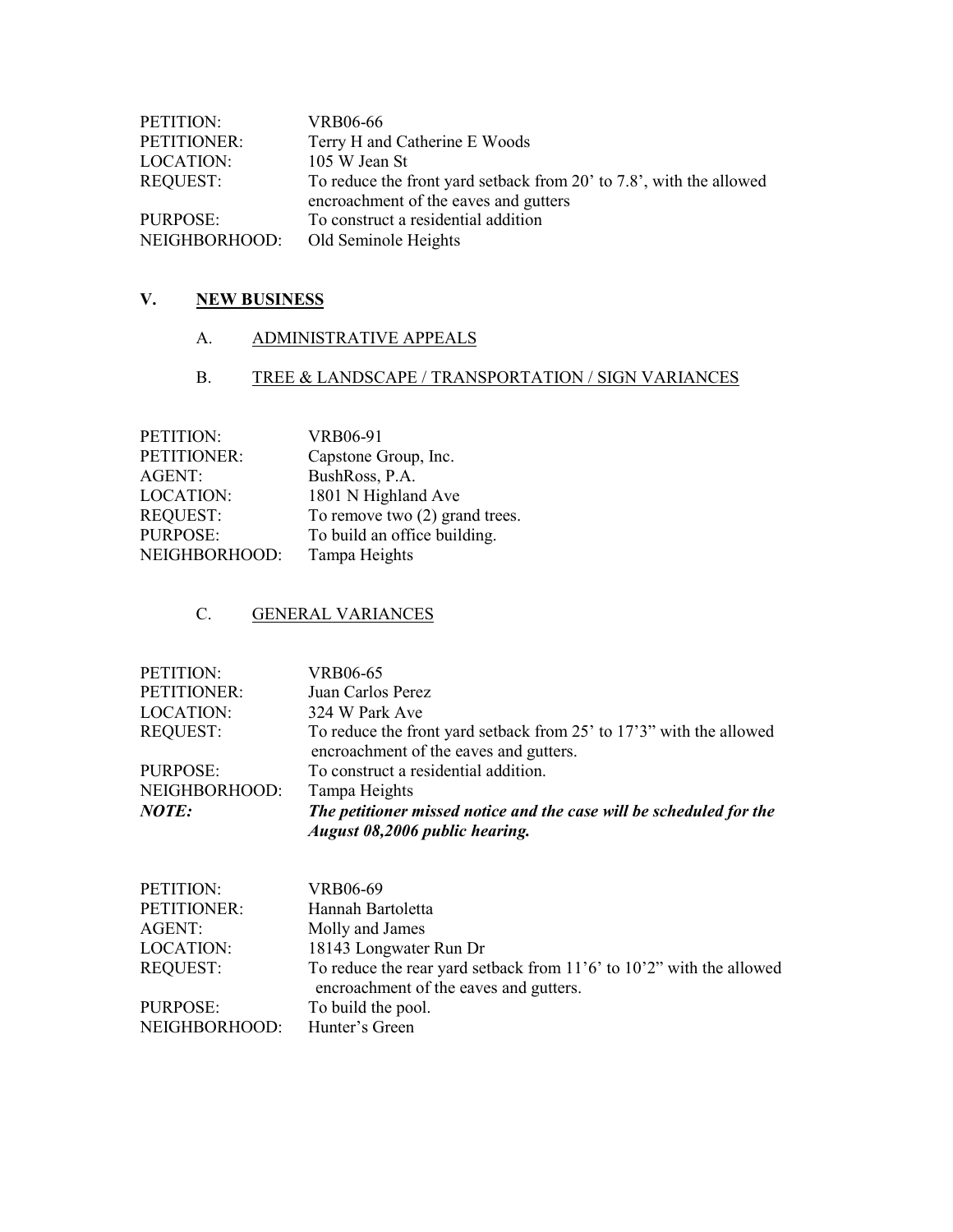| PETITION:       | <b>VRB06-70</b>                                                                                            |
|-----------------|------------------------------------------------------------------------------------------------------------|
| PETITIONER:     | Catherine M. Tucker                                                                                        |
| LOCATION:       | 1011 E Mohawk Ave                                                                                          |
| <b>REQUEST:</b> | To reduce the side yard setback from 7' to 3.9', with the allowed<br>encroachment of the eaves and gutters |
| PURPOSE:        | To create a buildable lot                                                                                  |
| NEIGHBORHOOD:   | Seminole Heights                                                                                           |
| PETITION:       | VRB06-71                                                                                                   |

| PETITIONER:     | John R. Velez                                                  |
|-----------------|----------------------------------------------------------------|
| LOCATION:       | 807 E Okaloosa Ave                                             |
| <b>REQUEST:</b> | To reduce the side yard setback from 7' to 5' with the allowed |
|                 | encroachment of the eaves and gutters.                         |
| PURPOSE:        | To build residential addition.                                 |
| NEIGHBORHOOD:   | <b>Sulphur Springs</b>                                         |
|                 |                                                                |

| PETITION:        | <b>VRB06-75</b>                                 |
|------------------|-------------------------------------------------|
| PETITIONER:      | Ignacio and Michelle Duarte                     |
| <b>LOCATION:</b> | 4523 W Brookwood Dr                             |
| <b>REQUEST:</b>  | To reduce the side yard setback from 15' to 7'. |
| PURPOSE:         | To construct a pool.                            |
| NEIGHBORHOOD:    | Culbreath Bayou                                 |
|                  |                                                 |

| PETITION:       | VRB06-77                                                    |
|-----------------|-------------------------------------------------------------|
| PETITIONER:     | John N. LaRocca                                             |
| LOCATION:       | 3010 W Bay Court Ave                                        |
| REQUEST:        | To increase accessory height restriction from 15' to 23.5'. |
| <b>PURPOSE:</b> | To build a residential addition.                            |
| NEIGHBORHOOD:   | <b>Bayshore Beautiful</b>                                   |

| <b>VRB06-78</b>                                                          |
|--------------------------------------------------------------------------|
| Ana and Nicholas Martoglio                                               |
| 3604 N Habana Ave                                                        |
| To reduce the rear yard setback from 20' to 6.5', side yard setback from |
| 7' to 3.85' with the allowed encroachments of the eaves and gutters, and |
| side setback for the placement of an ac unit from 3' to 0'.              |
| To create a buildable lot.                                               |
| Northeast Macfarlane                                                     |
|                                                                          |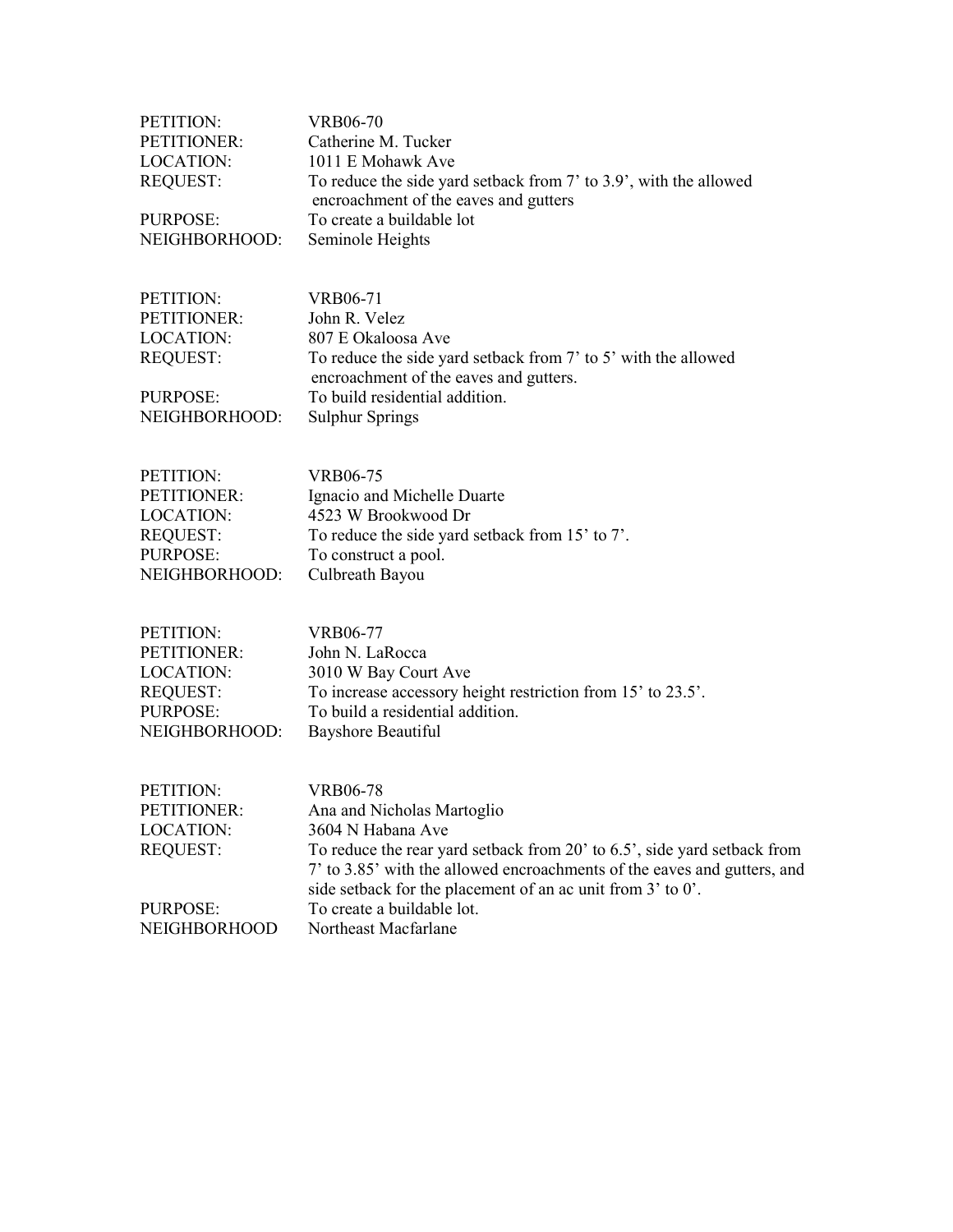| PETITION:<br>PETITIONER:<br><b>LOCATION:</b><br><b>REQUEST:</b><br>PURPOSE:<br>NEIGHBORHOOD:<br><b>NOTE:</b> | <b>VRB06-79</b><br>Daniel M. Someillan<br>201 S Hale Ave<br>To reduce the rear setback from 20' to 3', with the allowed<br>encroachments of the eaves and gutters.<br>To build an accessory structure.<br><b>Swann Estates</b><br>Received a revised site plan On 07-10-2006                                                                                                    |
|--------------------------------------------------------------------------------------------------------------|---------------------------------------------------------------------------------------------------------------------------------------------------------------------------------------------------------------------------------------------------------------------------------------------------------------------------------------------------------------------------------|
| PETITION:<br>PETITIONER:<br>LOCATION:<br><b>REQUEST:</b><br>PURPOSE:<br>NEIGHBORHOOD:                        | <b>VRB06-80</b><br>Israel Sotolongo<br>1108 W Willow Pine Ct.<br>To reduce the rear setback from 15' to 13.2', with the allowed<br>encroachments of the eaves and gutters.<br>To construct a residential addition.<br>Riverbend Civic Association                                                                                                                               |
| PETITION:<br>PETITIONER:<br>LOCATION:<br><b>REQUEST:</b><br>PURPOSE:<br>NEIGHBORHOOD:                        | <b>VRB06-81</b><br>Heather J. Lamond<br>5204 E 20th Ave<br>To reduce the side yard setback from 7' to 2' with the allowed<br>encroachments of the eaves and gutters<br>To create a buildable lot.<br>Civic Association of Florence                                                                                                                                              |
| PETITION:<br>PETITIONER:<br>LOCATION:<br><b>REQUEST:</b><br>PURPOSE:<br>NEIGHBORHOOD:<br><b>NOTE:</b>        | <b>VRB06-82</b><br>Gina K. Grimes<br>2518 W Sunset Dr<br>To reduce the side yard setback from 7' to 3', and rear yard setback from<br>20' to 3' with the allowed encroachments of the eaves and gutters<br>To construct a residential addition<br>New Suburb Beautiful<br>The petitioner missed notice and the case will be scheduled for the<br>August 08,2006 public hearing. |
| PETITION:<br>PETITIONER:<br><b>LOCATION:</b><br><b>REQUEST:</b><br>PURPOSE:<br>NEIGHBORHOOD:                 | <b>VRB06-83</b><br>Aaron T Dude<br>4731 W Wallace Ave<br>To reduce the rear yard setback from 20' to 12', with the allowed<br>encroachments of the eaves and gutters.<br>To construct a residential addition.<br>Gandy/Sun Bay                                                                                                                                                  |